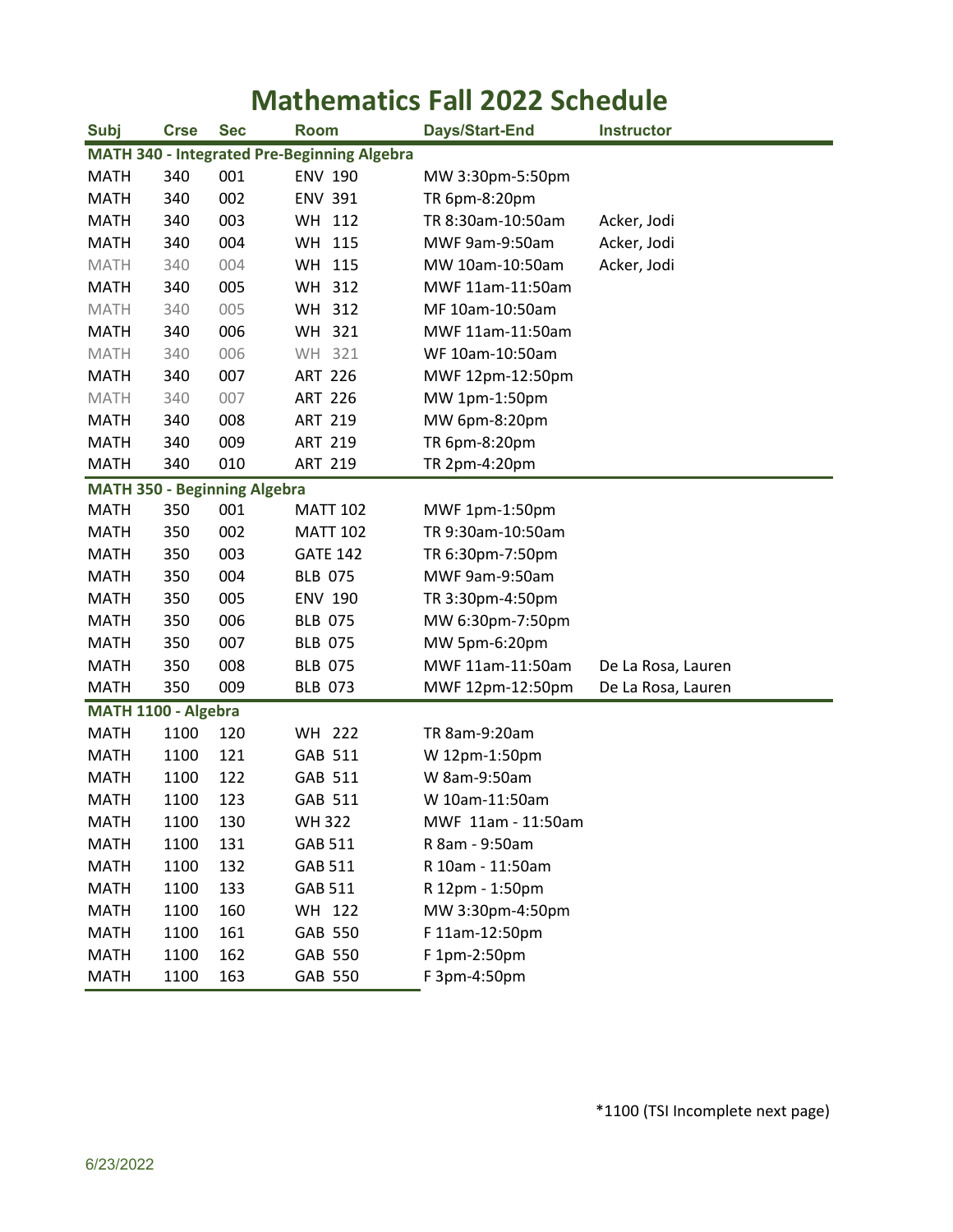|             |      | <b>MATH 1100 - Algebra (TSI Incomplete)</b> |                                                            |                                                                      |                    |
|-------------|------|---------------------------------------------|------------------------------------------------------------|----------------------------------------------------------------------|--------------------|
| <b>MATH</b> | 1100 | 750                                         | <b>ENV 190</b>                                             | MWF 9am-9:50am                                                       | De La Rosa, Lauren |
| <b>UGMT</b> | 1300 | 751                                         | GAB 112                                                    | TR 8am-9:20am                                                        | De La Rosa, Lauren |
| <b>MATH</b> | 1100 | 760                                         | <b>BLB 075</b>                                             | MWF 12pm-12:50pm                                                     | Acker, Jodi        |
| <b>UGMT</b> | 1300 | 761                                         | <b>ENV 391</b>                                             | TR 12:30pm-1:50pm                                                    | Acker, Jodi        |
| <b>MATH</b> | 1100 | 770                                         | GAB 310                                                    | TR 3:30pm-4:50pm                                                     |                    |
| <b>UGMT</b> | 1300 | 771                                         | GAB 511                                                    | MW 5pm-6:20pm                                                        |                    |
|             |      |                                             | <b>MATH 1180 - College Math for Business and Economics</b> |                                                                      |                    |
| <b>MATH</b> | 1180 | 110                                         | <b>CHEM 109</b>                                            | MWF 12pm-12:50pm                                                     |                    |
| <b>MATH</b> | 1180 | 111                                         | <b>LANG 317</b>                                            | M 8am-8:50am                                                         |                    |
| <b>MATH</b> | 1180 | 112                                         | <b>LANG 317</b>                                            | M 9am-9:50am                                                         |                    |
| <b>MATH</b> | 1180 | 113                                         | <b>LANG 317</b>                                            | M 3pm-3:50pm                                                         |                    |
| <b>MATH</b> | 1180 | 114                                         | <b>LANG 211</b>                                            | M 4pm-4:50pm                                                         |                    |
| <b>MATH</b> | 1180 | 120                                         | LIFE A204                                                  | MWF 10am-10:50am                                                     |                    |
| <b>MATH</b> | 1180 | 121                                         | WH 113                                                     | T 2pm-2:50pm                                                         |                    |
| <b>MATH</b> | 1180 | 122                                         | WH 113                                                     | T 3pm-3:50pm                                                         |                    |
| <b>MATH</b> | 1180 | 123                                         | WH 113                                                     | T 4pm-4:50pm                                                         |                    |
| <b>MATH</b> | 1180 | 124                                         | WH 113                                                     | T 5pm-5:50pm                                                         |                    |
| <b>MATH</b> | 1180 | 130                                         | <b>BLB 070</b>                                             | TR 8am-9:20am                                                        |                    |
| <b>MATH</b> | 1180 | 131                                         | <b>LANG 317</b>                                            | W 8am-8:50am                                                         |                    |
| <b>MATH</b> | 1180 | 132                                         | <b>LANG 317</b>                                            | W 9am-9:50am                                                         |                    |
| <b>MATH</b> | 1180 | 133                                         | <b>LANG 317</b>                                            | W 3pm-3:50pm                                                         |                    |
| <b>MATH</b> | 1180 | 134                                         | <b>LANG 317</b>                                            | W 4pm-4:50pm                                                         |                    |
| <b>MATH</b> | 1180 | 160                                         | WH 222                                                     | TR 3:30pm-4:50pm                                                     |                    |
| <b>MATH</b> | 1180 | 161                                         | <b>LANG 317</b>                                            | F 8am-8:50am                                                         |                    |
| <b>MATH</b> | 1180 | 162                                         | <b>LANG 317</b>                                            | F 9am-9:50am                                                         |                    |
| <b>MATH</b> | 1180 | 163                                         | <b>LANG 211</b>                                            | F 3pm-3:50pm                                                         |                    |
| <b>MATH</b> | 1180 | 164                                         | <b>LANG 211</b>                                            | F 4pm-4:50pm                                                         |                    |
| <b>MATH</b> | 1180 | 170                                         | LIFE A204                                                  | MWF 11am-11:50am                                                     |                    |
| <b>MATH</b> | 1180 | 171                                         | WH 113                                                     | R 2pm-2:50pm                                                         |                    |
| <b>MATH</b> | 1180 | 172                                         | WH 113                                                     | R 3pm-3:50pm                                                         |                    |
| <b>MATH</b> | 1180 | 173                                         | WH 113                                                     | R 4pm-4:50pm                                                         |                    |
| <b>MATH</b> | 1180 | 174                                         | WH 113                                                     | R 5pm-5:50pm                                                         |                    |
| <b>MATH</b> | 1180 | 400                                         | <b>INET</b>                                                |                                                                      | Grether, Marc      |
| <b>MATH</b> | 1180 | 410                                         | <b>INET</b>                                                |                                                                      |                    |
|             |      |                                             |                                                            | MATH 1180 - College Math for Business and Economics (TSI Incomplete) |                    |
| <b>MATH</b> | 1180 | 310                                         | <b>CHEM 352</b>                                            | TR 5:30pm-6:50pm                                                     |                    |
| <b>UGMT</b> | 1300 | 311                                         | GAB 550                                                    | TR 3pm-3:50pm                                                        |                    |
| <b>UGMT</b> | 1300 | 312                                         | GAB 550                                                    | TR 4pm-4:50pm                                                        |                    |
| <b>MATH</b> | 1180 | 320                                         | <b>LIFE A106</b>                                           | MWF 12pm-12:50pm                                                     |                    |
| <b>UGMT</b> | 1300 | 321                                         | GAB 550                                                    | MW 8am-8:50am                                                        |                    |
| <b>UGMT</b> | 1300 | 322                                         | GAB 550                                                    | MW 9am-9:50am                                                        |                    |
|             |      |                                             |                                                            | MATH 1180 - College Math for Business and Economics (Coursera)       |                    |
| <b>MATH</b> | 1180 | 700                                         | <b>INET</b>                                                |                                                                      | Grether, Marc      |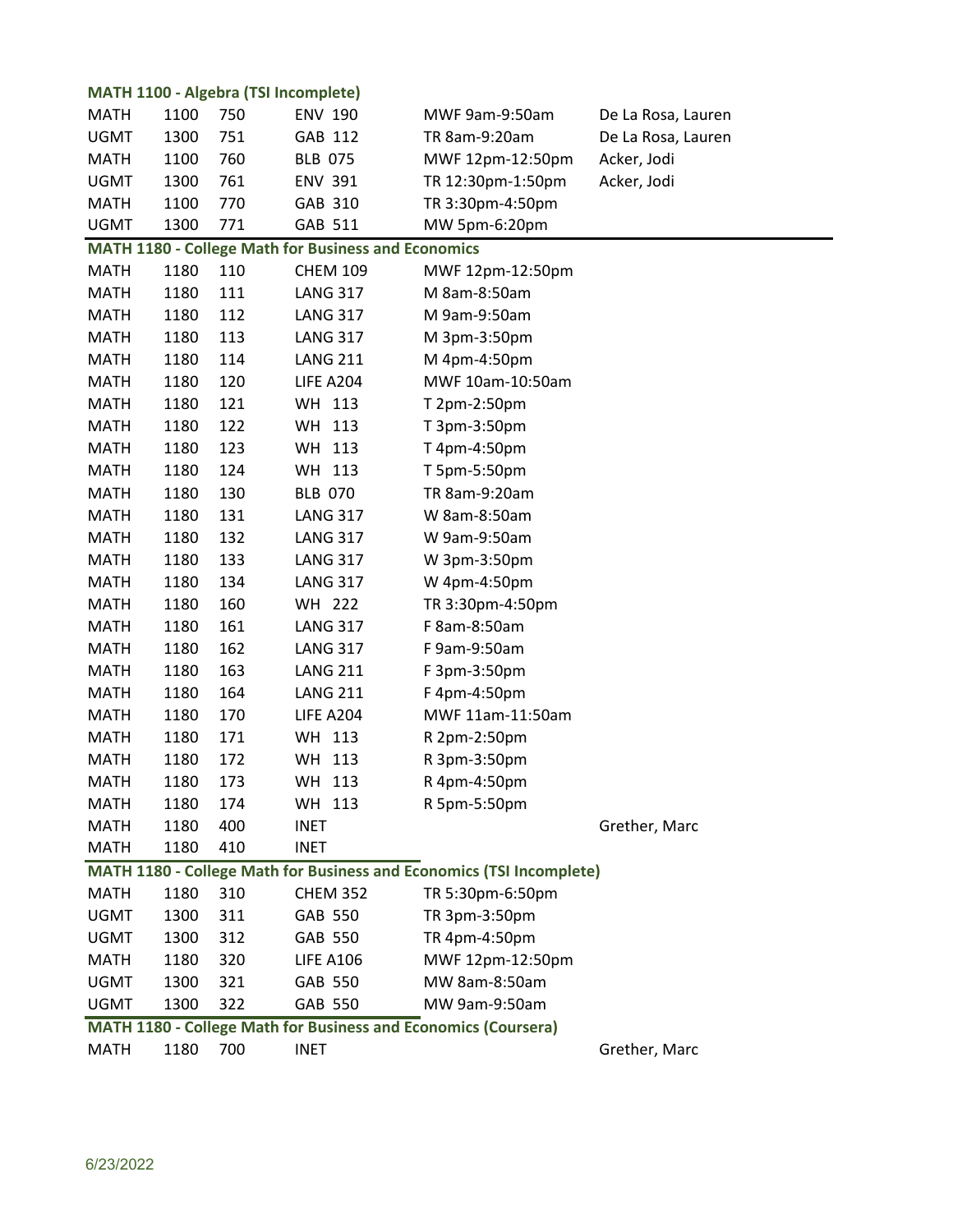| <b>MATH 1190 - Business Calculus</b> |      |     |                                                                  |                                                                      |                   |  |
|--------------------------------------|------|-----|------------------------------------------------------------------|----------------------------------------------------------------------|-------------------|--|
| <b>MATH</b>                          | 1190 | 001 | <b>SAGE 356</b>                                                  | MWF 12pm-12:50pm                                                     | Grether, Marc     |  |
| <b>MATH</b>                          | 1190 | 002 | <b>BLB 250</b>                                                   | MWF 9am-9:50am                                                       |                   |  |
| <b>MATH</b>                          | 1190 | 004 | <b>LIFE A204</b>                                                 | MW 3:30pm-4:50pm                                                     | Kioulafa, Kyranna |  |
| <b>MATH</b>                          | 1190 | 005 | WH 317                                                           | TR 6:30pm-7:50pm                                                     |                   |  |
| <b>MATH</b>                          | 1190 | 010 | <b>LIFE A106</b>                                                 | MWF 11am-11:50am                                                     | Kioulafa, Kyranna |  |
| <b>MATH</b>                          | 1190 | 011 | <b>LIFE A304</b>                                                 | TR 3:30pm-4:50pm                                                     |                   |  |
| <b>MATH</b>                          | 1190 | 012 | WH 322                                                           | TR 8am-9:20am                                                        |                   |  |
| <b>MATH</b>                          | 1190 | 400 | <b>INET</b>                                                      |                                                                      | Grether, Marc     |  |
| <b>MATH</b>                          | 1190 | 410 | <b>INET</b>                                                      |                                                                      |                   |  |
| <b>MATH</b>                          | 1190 | 420 | <b>INET</b>                                                      |                                                                      |                   |  |
|                                      |      |     | <b>MATH 1190 - Business Calculus (Frisco)</b>                    |                                                                      |                   |  |
| <b>MATH</b>                          | 1190 | 501 | <b>FRISCO</b>                                                    | TR 5pm-6:20pm                                                        |                   |  |
|                                      |      |     | <b>MATH 1350 - Mathematics for Elementary Education Majors I</b> |                                                                      |                   |  |
| <b>MATH</b>                          | 1350 | 001 | GAB 317                                                          | TR 9:30am-10:50am                                                    | Naresh, Nirmala   |  |
|                                      |      |     | <b>MATH 1580 - Survey of Mathematics with Applications</b>       |                                                                      |                   |  |
| <b>MATH</b>                          | 1580 | 002 | GAB 114                                                          | MWF 12pm-12:50pm                                                     |                   |  |
| <b>MATH</b>                          | 1580 | 003 | GAB 114                                                          | MW 5pm-6:20pm                                                        |                   |  |
| <b>MATH</b>                          | 1580 | 005 | <b>LIFE A204</b>                                                 | TR 2pm-3:20pm                                                        |                   |  |
| <b>MATH</b>                          | 1580 | 007 | <b>LIFE A204</b>                                                 | TR 9:30am-10:50am                                                    | Elwood, Helen     |  |
| <b>MATH</b>                          | 1580 | 008 | <b>BLB 005</b>                                                   | MWF 9am-9:50am                                                       |                   |  |
| <b>MATH</b>                          | 1580 | 009 | <b>BLB 005</b>                                                   | TR 12:30pm-1:50pm                                                    | Elwood, Helen     |  |
| <b>MATH</b>                          | 1580 | 400 | <b>INET</b>                                                      |                                                                      | Barber, Mary Ann  |  |
| <b>MATH</b>                          | 1580 | 410 | <b>INET</b>                                                      |                                                                      | Barber, Mary Ann  |  |
|                                      |      |     |                                                                  | MATH 1580 - Survey of Mathematics with Applications (TSI Incomplete) |                   |  |
| <b>MATH</b>                          | 1580 | 710 | WH 316                                                           | TR 12:30pm-1:50pm                                                    |                   |  |
| <b>UGMT</b>                          | 1300 | 711 | GAB 550                                                          | MW 11am-11:50am                                                      |                   |  |
| <b>UGMT</b>                          | 1300 | 712 | GAB 550                                                          | MW 12pm-12:50pm                                                      |                   |  |
|                                      |      |     |                                                                  |                                                                      |                   |  |
| <b>MATH</b>                          | 1580 | 720 | <b>LIFE A419</b>                                                 | MWF 12pm-12:50pm                                                     |                   |  |
| <b>UGMT</b>                          | 1300 | 721 | GAB 550                                                          | MW 2pm-2:50pm                                                        |                   |  |
| <b>UGMT</b>                          | 1300 | 722 | <b>GAB 550</b>                                                   | MW 7pm-7:50pm                                                        |                   |  |
| <b>MATH</b>                          | 1580 | 730 | WH 216                                                           | TR 3:30pm-4:50pm                                                     | Hines, Krista     |  |
| <b>UGMT</b>                          | 1300 | 731 | <b>BLB 073</b>                                                   | MW 3pm-3:50pm                                                        | Hines, Krista     |  |
| <b>UGMT</b>                          | 1300 | 732 | <b>BLB 035</b>                                                   | MW 4pm-4:50pm                                                        | Hines, Krista     |  |
| <b>MATH</b>                          | 1580 | 740 | WH 216                                                           | MWF 10am-10:50am                                                     | Barber, Mary Ann  |  |
| <b>UGMT</b>                          | 1300 | 741 | <b>PHYS 112</b>                                                  | TR 10am-10:50am                                                      | Barber, Mary Ann  |  |
| <b>UGMT</b>                          | 1300 | 742 | <b>LANG 312</b>                                                  | TR 11am-11:50am                                                      | Barber, Mary Ann  |  |
| MATH 1650 - Pre-Calculus             |      |     |                                                                  |                                                                      |                   |  |
| <b>MATH</b>                          | 1650 | 110 | <b>BLB 155</b>                                                   | MWF 9am-9:50am                                                       | Widmer, Steven    |  |
| <b>MATH</b>                          | 1650 | 111 | WH 221                                                           | TR 8am-8:50am                                                        |                   |  |
| <b>MATH</b>                          | 1650 | 112 | WH 312                                                           | TR 9am-9:50am                                                        |                   |  |
| <b>MATH</b>                          | 1650 | 113 | WH 321                                                           | TR 10am-10:50am                                                      |                   |  |
| <b>MATH</b>                          | 1650 | 120 | <b>BLB 055</b>                                                   | MWF 8am-8:50am                                                       |                   |  |
| <b>MATH</b>                          | 1650 | 121 | WH 215                                                           | TR 8am-8:50am                                                        |                   |  |
| <b>MATH</b>                          | 1650 | 122 | WH 121                                                           | TR 9am-9:50am                                                        |                   |  |
| <b>MATH</b>                          | 1650 | 123 | WH 315                                                           | TR 10am-10:50am                                                      |                   |  |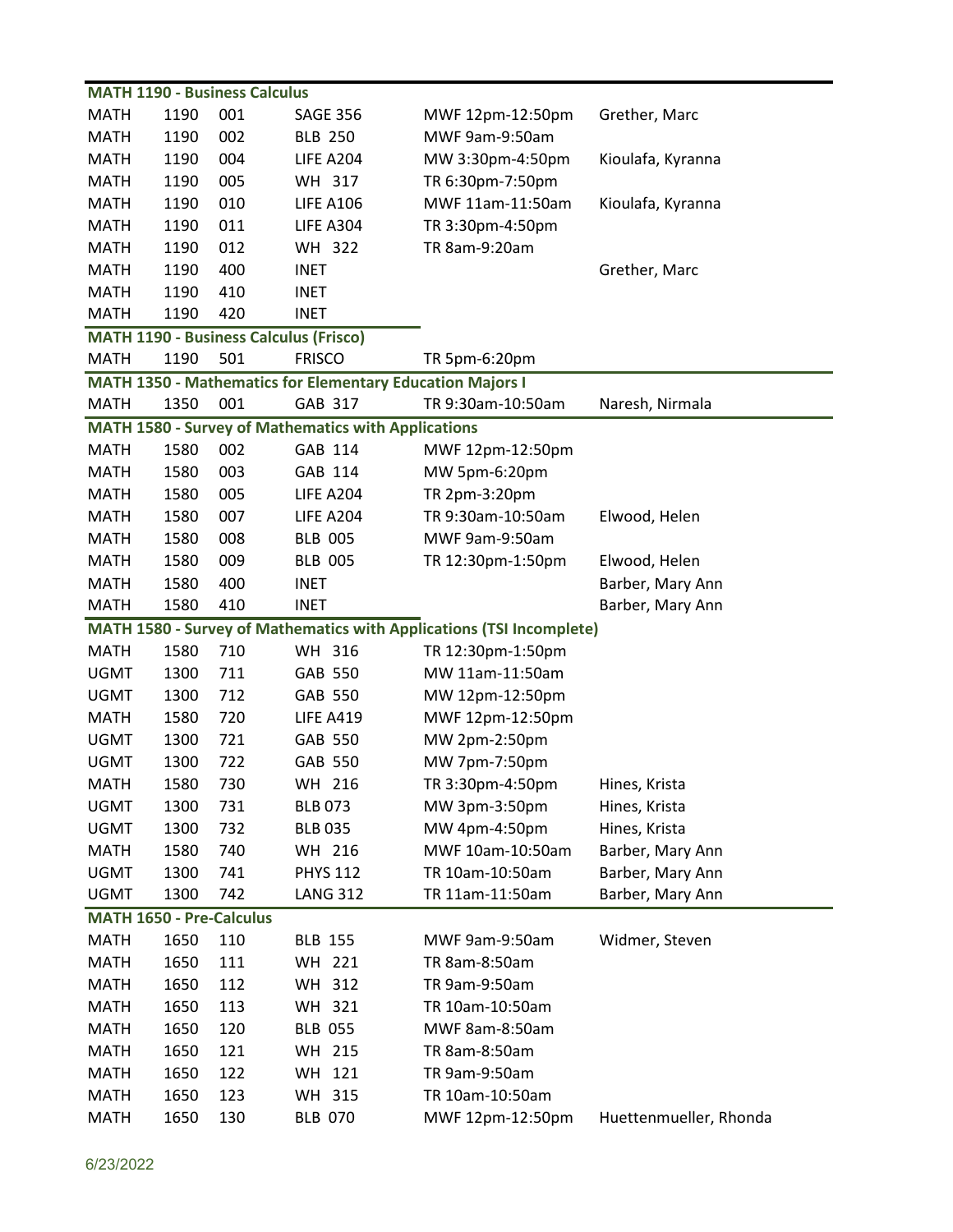| <b>MATH</b>                | 1650         | 131                                    | <b>MATT 109</b>                                          | TR 2am-2:50pm                |                        |
|----------------------------|--------------|----------------------------------------|----------------------------------------------------------|------------------------------|------------------------|
| <b>MATH</b>                | 1650         | 132                                    | <b>WH312</b>                                             | TR 3pm-3:50pm                |                        |
| <b>MATH</b>                | 1650         | 133                                    | WH 312                                                   | TR 1pm-1:50pm                |                        |
| <b>MATH</b>                | 1650         | 140                                    | <b>BLB 070</b>                                           | MWF 1pm-1:50pm               | Huettenmueller, Rhonda |
| <b>MATH</b>                | 1650         | 141                                    | <b>ENV 391</b>                                           | TR 11am-11:50am              |                        |
| <b>MATH</b>                | 1650         | 142                                    | WH 315                                                   | TR 9am-9:50am                |                        |
| <b>MATH</b>                | 1650         | 143                                    | WH 121                                                   | TR 1pm-1:50pm                |                        |
| <b>MATH</b>                | 1650         | 150                                    | TH 120                                                   | MWF 12pm-12:50pm             | Widmer, Steven         |
| <b>MATH</b>                | 1650         | 151                                    | <b>GATE 142</b>                                          | TR 11am-11:50am              |                        |
| <b>MATH</b>                | 1650         | 152                                    | <b>ART 226</b>                                           | TR 1pm-1:50pm                |                        |
| <b>MATH</b>                | 1650         | 153                                    | GAB 310                                                  | TR 11am-11:50am              |                        |
| <b>MATH</b>                | 1650         | 400                                    | <b>INET</b>                                              |                              |                        |
| <b>MATH</b>                | 1650         | 410                                    | <b>ENV 115</b>                                           | MW 6pm-8:20pm                |                        |
| <b>MATH</b>                | 1650         | 420                                    | <b>RTFP 135</b>                                          | TR 6pm-8:20pm                |                        |
| <b>MATH</b>                | 1650         | 430                                    | <b>ENV 120</b>                                           | MW 6pm-8:20pm                |                        |
| <b>MATH</b>                | 1650         | 510                                    | <b>INET</b>                                              |                              |                        |
| <b>MATH</b>                | 1650         | 520                                    | <b>INET</b>                                              |                              |                        |
|                            |              | MATH 1650 - Pre-Calculus (FRISCO)      |                                                          |                              |                        |
| <b>MATH</b>                | 1650         | 501                                    | <b>FRISCO</b>                                            | TR 12pm-2:50pm               |                        |
|                            |              | <b>MATH 1650 - Pre-Calculus (TAMS)</b> |                                                          |                              |                        |
| <b>MATH</b>                | 1650         | 621                                    | <b>BLB 255</b>                                           | MW 10am-10:50am              | Brozovic, Douglas      |
| <b>MATH</b>                | 1650         | 621                                    | <b>SAGE 354</b>                                          | TR 9:30am-10:50am            | Brozovic, Douglas      |
| <b>MATH</b>                | 1650         | 622                                    | <b>BLB 270</b>                                           | WF 10am-10:50am              | laia, Joseph           |
| <b>MATH</b>                | 1650         |                                        | <b>RTFP 135</b>                                          | TR 9:30am-10:50am            | laia, Joseph           |
|                            |              | 622                                    |                                                          |                              |                        |
| <b>MATH</b>                | 1650         | 623                                    | <b>SAGE 356</b>                                          | MF 10am-10:50am              | Widmer, Steven         |
| <b>MATH</b>                | 1650         | 623                                    | WH 217                                                   | TR 9:30am-10:50am            | Widmer, Steven         |
|                            |              |                                        | <b>MATH 1680 - Elementary Probability and Statistics</b> |                              |                        |
| <b>MATH</b>                | 1680         | 130                                    | <b>LIFE A117</b>                                         | TR 12:30pm-1:50pm            |                        |
| <b>MATH</b>                | 1680         | 131                                    | GAB 511                                                  | F 12pm-12:50pm               |                        |
| <b>MATH</b>                | 1680         | 132                                    | GAB 511                                                  | F 1pm-1:50pm                 |                        |
| <b>MATH</b>                | 1680         | 133                                    | GAB 511                                                  | F 2pm-2:50pm                 |                        |
| <b>MATH</b>                | 1680         | 160                                    | <b>ENV 125</b>                                           | TR 2pm-3:20pm                | Mann, Allen            |
| <b>MATH</b>                | 1680         | 161                                    | GAB 550                                                  | R 9:30am-10:20am             |                        |
| <b>MATH</b>                | 1680         | 162                                    | GAB 550                                                  | R 10:30am-11:20am            |                        |
| <b>MATH</b>                | 1680         | 163                                    | GAB 550                                                  | R 11:30am-12:20pm            |                        |
| <b>MATH</b>                | 1680         | 170                                    | WH 222                                                   | TR 5pm-6:20pm                |                        |
| <b>MATH</b>                | 1680         | 171                                    | GAB 511                                                  | F 3pm-3:50pm                 |                        |
| <b>MATH</b>                | 1680         | 172                                    | GAB 511                                                  | F 4pm-4:50pm                 |                        |
| <b>MATH</b>                | 1680         | 173                                    | GAB 511                                                  | F 5pm-5:50pm                 |                        |
| <b>MATH</b>                | 1680         | 210                                    | <b>ENV 125</b>                                           | TR 3:30pm-4:50pm             | Mann, Allen            |
| <b>MATH</b>                | 1680         | 211                                    | GAB 511                                                  | R 5pm-5:50pm                 |                        |
| <b>MATH</b>                | 1680         | 212                                    | GAB 511                                                  | R 6pm-6:50pm                 |                        |
| <b>MATH</b>                | 1680         | 213                                    | GAB 511                                                  | R 7pm-7:50pm                 |                        |
| <b>MATH</b>                | 1680         | 220                                    | <b>ENV 110</b>                                           | MWF 10am-10:50am             | Grether, Marc          |
| <b>MATH</b>                | 1680         | 221                                    | GAB 511                                                  | W 2pm-2:50pm                 |                        |
| <b>MATH</b><br><b>MATH</b> | 1680<br>1680 | 222<br>223                             | GAB 511<br>GAB 511                                       | W 3pm-3:50pm<br>W 4pm-4:50pm |                        |

 $\overline{\phantom{0}}$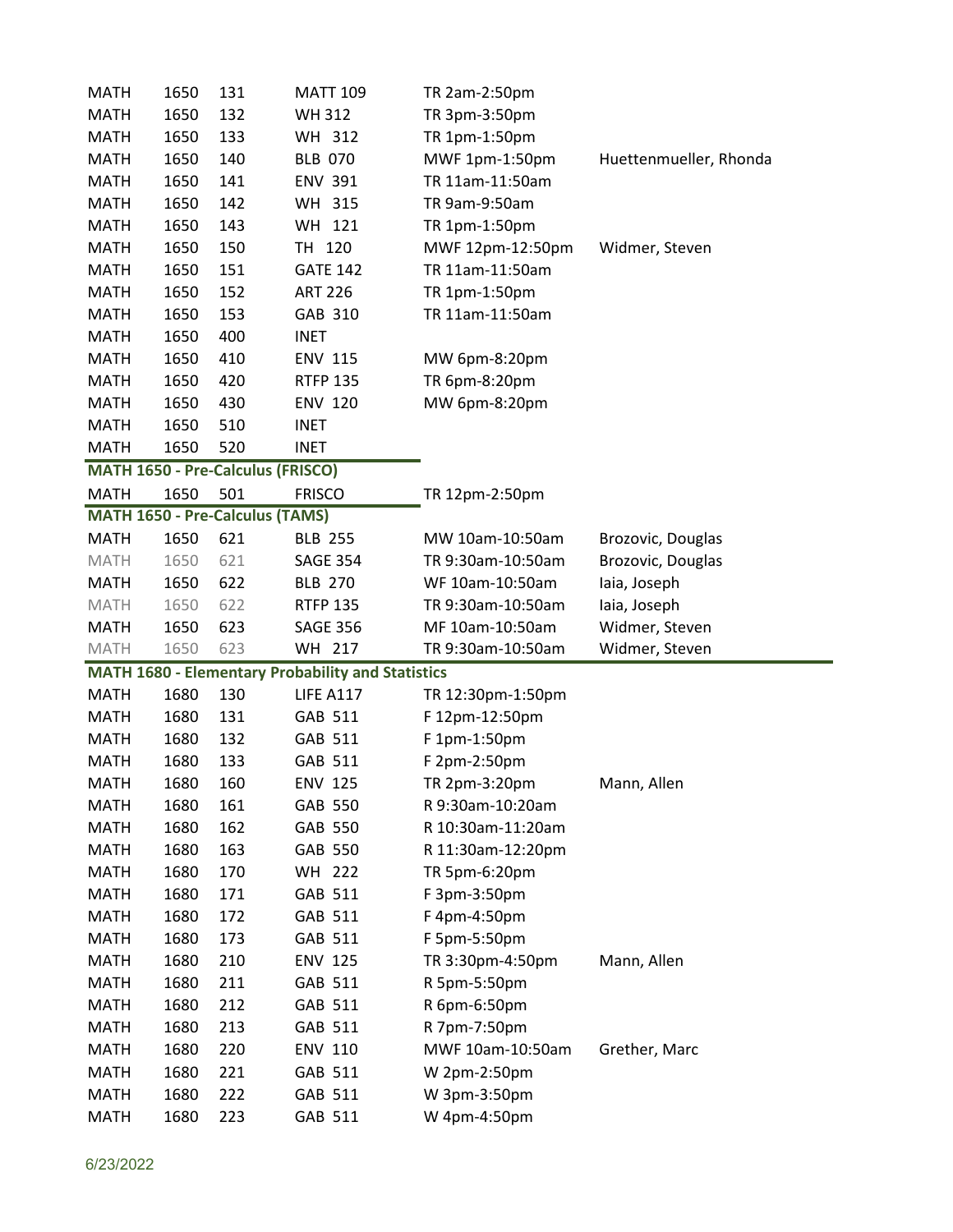| <b>MATH</b>            | 1680 | 230 | GAB 105                                                         | MWF 12pm-12:50pm   | Schwaighofer, Ben     |  |
|------------------------|------|-----|-----------------------------------------------------------------|--------------------|-----------------------|--|
| <b>MATH</b>            | 1680 | 231 | GAB 511                                                         | M 8am-8:50am       |                       |  |
| <b>MATH</b>            | 1680 | 232 | GAB 511                                                         | M 9am-9:50am       |                       |  |
| <b>MATH</b>            | 1680 | 233 | GAB 511                                                         | M 10am-10:50am     |                       |  |
| <b>MATH</b>            | 1680 | 260 | <b>BLB 170</b>                                                  | TR 8am-9:20am      |                       |  |
| <b>MATH</b>            | 1680 | 261 | GAB 511                                                         | R 2pm-2:50pm       |                       |  |
| <b>MATH</b>            | 1680 | 262 | GAB 511                                                         | R 3pm-3:50pm       |                       |  |
| <b>MATH</b>            | 1680 | 263 | GAB 511                                                         | R 4pm-4:50pm       |                       |  |
| <b>MATH</b>            | 1680 | 480 | <b>INET</b>                                                     |                    | Liu, Xiaoxing (Lucia) |  |
| <b>MATH</b>            | 1680 | 485 | <b>INET</b>                                                     |                    |                       |  |
| <b>MATH</b>            | 1680 | 490 | <b>INET</b>                                                     |                    | Liu, Xiaoxing (Lucia) |  |
| <b>MATH</b>            | 1680 | 495 | <b>INET</b>                                                     |                    |                       |  |
| <b>MATH</b>            | 1680 | 500 | <b>INET</b>                                                     |                    | Liu, Xiaoxing (Lucia) |  |
| <b>MATH</b>            | 1680 | 505 | <b>INET</b>                                                     |                    |                       |  |
| <b>MATH</b>            | 1680 | 510 | <b>INET</b>                                                     |                    | Liu, Xiaoxing (Lucia) |  |
| <b>MATH</b>            | 1680 | 515 | <b>INET</b>                                                     |                    |                       |  |
| <b>MATH</b>            | 1680 | 520 | <b>INET</b>                                                     |                    | Liu, Xiaoxing (Lucia) |  |
| <b>MATH</b>            | 1680 | 525 | <b>INET</b>                                                     |                    |                       |  |
|                        |      |     | <b>MATH 1680 - Elementary Probability and Statistics (TAMS)</b> |                    |                       |  |
| <b>MATH</b>            | 1680 | 360 | LIFE A304                                                       | TR 12:30pm-1:50pm  | Schwaighofer, Ben     |  |
| <b>UGMT</b>            | 1300 | 361 | GAB 511                                                         | M 1pm-2:50pm       |                       |  |
| <b>UGMT</b>            | 1300 | 362 | GAB 511                                                         | M 3pm-4:50pm       |                       |  |
| <b>MATH</b>            | 1680 | 370 | LIFE A204                                                       | TR 11am-12:20pm    | Schwaighofer, Ben     |  |
| <b>UGMT</b>            | 1300 | 371 | GAB 511                                                         | F 8am-9:50am       |                       |  |
| <b>UGMT</b>            | 1300 | 372 | GAB 511                                                         | F 10am-11:50am     |                       |  |
| <b>MATH</b>            | 1680 | 380 | WH 322                                                          | MWF 1pm-1:50pm     |                       |  |
| <b>UGMT</b>            | 1300 | 381 | GAB 511                                                         | T 12pm-1:50pm      |                       |  |
| <b>UGMT</b>            | 1300 | 382 | GAB 511                                                         | T 2pm-3:50pm       |                       |  |
| <b>MATH</b>            | 1680 | 390 | WH 216                                                          | MW 3:30pm-4:50pm   |                       |  |
| <b>UGMT</b>            | 1300 | 391 | GAB 511                                                         | T 4pm-5:50pm       |                       |  |
| <b>UGMT</b>            | 1300 | 392 | GAB 511                                                         | T 6pm-7:50pm       |                       |  |
|                        |      |     | MATH 1680 - Elementary Probability and Statistics (Frisco)      |                    |                       |  |
| <b>MATH</b>            | 1680 | 550 | <b>FRISCO</b>                                                   | MW 5pm-6:20pm      |                       |  |
| <b>MATH</b>            | 1680 | 551 | <b>FRISCO</b>                                                   | W 4pm-4:50pm       |                       |  |
| <b>MATH</b>            | 1680 | 580 | <b>FRISCO</b>                                                   | MW 10:30am-11:50am |                       |  |
| <b>MATH</b>            | 1680 | 581 | <b>FRISCO</b>                                                   | T 10:30am-11:20am  |                       |  |
| <b>MATH</b>            | 1680 | 590 | <b>FRISCO</b>                                                   | MW 1pm-2:20pm      |                       |  |
| <b>MATH</b>            | 1680 | 591 | <b>FRISCO</b>                                                   | T 2:30pm-3:20pm    |                       |  |
| MATH 1710 - Calculus I |      |     |                                                                 |                    |                       |  |
| <b>MATH</b>            | 1710 | 110 | <b>BLB 055</b>                                                  | MWF 9am-9:50am     | Dulock, Matthew       |  |
| <b>MATH</b>            | 1710 | 111 | WH 212                                                          | TR 8am-8:50am      |                       |  |
| <b>MATH</b>            | 1710 | 112 | WH 115                                                          | TR 9am-9:50am      |                       |  |
| <b>MATH</b>            | 1710 | 113 | WH 312                                                          | TR 10am-10:50am    |                       |  |
| <b>MATH</b>            | 1710 | 120 | <b>BLB 055</b>                                                  | MWF 12pm-12:50pm   |                       |  |
| <b>MATH</b>            | 1710 | 121 | WH 321                                                          | TR 9am-9:50am      |                       |  |
| <b>MATH</b>            | 1710 | 122 | <b>PEB 219</b>                                                  | TR 12pm-12:50pm    |                       |  |
| <b>MATH</b>            | 1710 | 123 | WH 115                                                          | TR 1pm-1:50pm      |                       |  |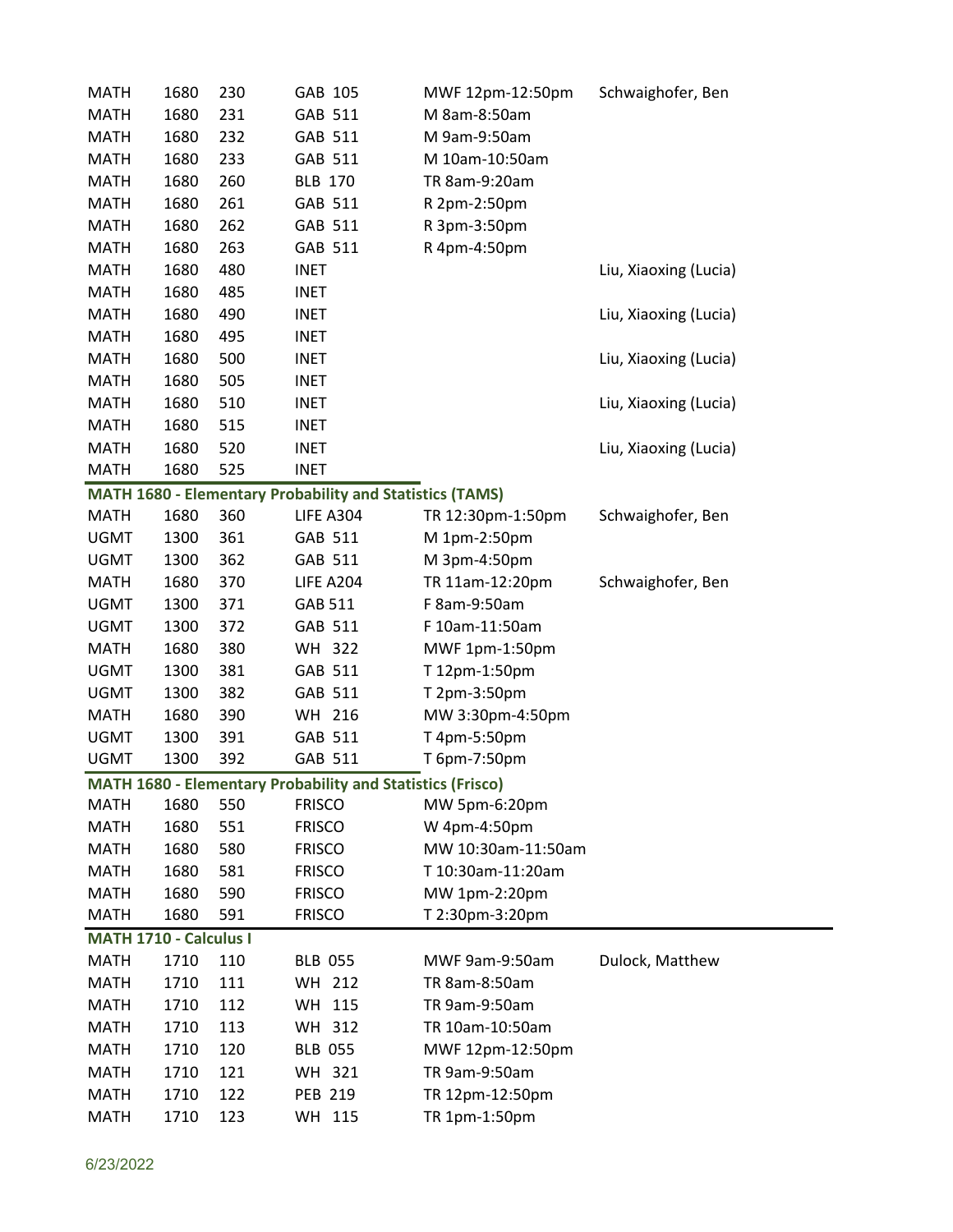| <b>MATH</b>             | 1710 | 150                                     | <b>BLB 070</b>  | TR 5pm-6:20pm     | Wang, Yiwei            |
|-------------------------|------|-----------------------------------------|-----------------|-------------------|------------------------|
| <b>MATH</b>             | 1710 | 151                                     | <b>LANG 313</b> | TR 12:30pm-1:20pm |                        |
| <b>MATH</b>             | 1710 | 152                                     | <b>LANG 322</b> | TR 1:30pm-2:20pm  |                        |
| <b>MATH</b>             | 1710 | 153                                     | <b>LANG 322</b> | TR 2:30pm-3:20pm  |                        |
| <b>MATH</b>             | 1710 | 154                                     | WH 312          | MW 12pm-12:50pm   |                        |
| <b>MATH</b>             | 1710 | 160                                     | WH 216          | MWF 8am-8:50am    |                        |
| <b>MATH</b>             | 1710 | 161                                     | WH 121          | TR 8am-8:50am     |                        |
| <b>MATH</b>             | 1710 | 163                                     | WH 121          | TR 10am-10:50am   |                        |
| <b>MATH</b>             | 1710 | 410                                     | WH 117          | MW 6pm-8:20pm     |                        |
| <b>MATH</b>             | 1710 | 500                                     | <b>INET</b>     |                   |                        |
| <b>MATH</b>             | 1710 | 505                                     | <b>INET</b>     |                   |                        |
|                         |      | <b>MATH 1710 - Calculus I (Honors)</b>  |                 |                   |                        |
| <b>MATH</b>             | 1710 | 200                                     | <b>ENV 391</b>  | MWF 10am-10:50am  | Gaebler, Harrison      |
| <b>MATH</b>             | 1710 | 201                                     | <b>ENV 120</b>  | T 8am-9:20am      |                        |
|                         |      | MATH 1710 - Calculus I (TAMS)           |                 |                   |                        |
| <b>MATH</b>             | 1710 | 620                                     | <b>ENV 190</b>  | MWF 10am-10:50am  | Mann, Allen            |
| <b>MATH</b>             | 1710 | 620                                     | <b>ENV 190</b>  | T 9:30am-10:50am  | Mann, Allen            |
| <b>MATH</b>             | 1710 | 621                                     | <b>BLB 075</b>  | MWF 10am-10:50am  | Tran, Huong (Huguette) |
| <b>MATH</b>             | 1710 | 621                                     | <b>ENV 190</b>  | R 9:30am-10:50am  | Tran, Huong (Huguette) |
| MATH 1720 - Calculus II |      |                                         |                 |                   |                        |
| <b>MATH</b>             | 1720 | 110                                     | WH 116          | MWF 8am-8:50am    | Adolf, Dominik         |
| <b>MATH</b>             | 1720 | 111                                     | WH 115          | TR 8am-8:50am     |                        |
| <b>MATH</b>             | 1720 | 112                                     | WH 315          | MW 10am-10:50am   |                        |
| <b>MATH</b>             | 1720 | 120                                     | <b>BLB 055</b>  | MWF 11am-11:50am  | Barber, Mary Ann       |
| <b>MATH</b>             | 1720 | 121                                     | <b>PHYS 112</b> | TR 8am-8:50am     |                        |
| <b>MATH</b>             | 1720 | 122                                     | <b>PHYS 112</b> | TR 9am-9:50am     |                        |
| <b>MATH</b>             | 1720 | 123                                     | WH 115          | TR 10am-10:50am   |                        |
| <b>MATH</b>             | 1720 | 140                                     | <b>BLB 170</b>  | MW 2pm-3:20pm     | Widmer, Steven         |
| <b>MATH</b>             | 1720 | 141                                     | <b>BLB 040</b>  | WF 10am-10:50am   |                        |
| <b>MATH</b>             | 1720 | 142                                     | <b>BLB 040</b>  | WF 11am-11:50am   |                        |
| <b>MATH</b>             | 1720 | 143                                     | WH 321          | WF 12pm-12:50pm   |                        |
| <b>MATH</b>             | 1720 | 150                                     | <b>BLB 055</b>  | TR 5pm-6:20pm     |                        |
| <b>MATH</b>             | 1720 | 151                                     | WH 315          | TR 12:30pm-1:20pm |                        |
| <b>MATH</b>             | 1720 | 152                                     | <b>GATE 049</b> | TR 1:30pm-2:20pm  |                        |
| <b>MATH</b>             | 1720 | 153                                     | <b>SAGE 355</b> | TR 2:30pm-3:20pm  |                        |
|                         |      | <b>MATH 1720 - Calculus II (Honors)</b> |                 |                   |                        |
| <b>MATH</b>             | 1720 | 200                                     |                 | MWF 10am-10:50am  | Wang, Xuexia           |
| <b>MATH</b>             | 1720 | 202                                     |                 | T 9:30am-10:50am  |                        |
| <b>MATH</b>             | 1720 | 410                                     | WH 221          | TR 6pm-8:20pm     |                        |
|                         |      | MATH 1720 - Calculus II (TAMS)          |                 |                   |                        |
| <b>MATH</b>             | 1720 | 610                                     | WH 222          | MWF 10am-10:50am  | Schwaighofer, Benjamin |
| <b>MATH</b>             | 1720 | 611                                     | GAB 310         | T 9:30am-10:50am  |                        |
| <b>MATH</b>             | 1720 | 612                                     | <b>BLB 060</b>  | R 9:30am-10:50am  |                        |
| <b>MATH</b>             | 1720 | 613                                     | <b>LANG 313</b> | T9:30am-10:50am   |                        |
| <b>MATH</b>             | 1720 | 614                                     | <b>LANG 217</b> | R 9:30am-10:50am  |                        |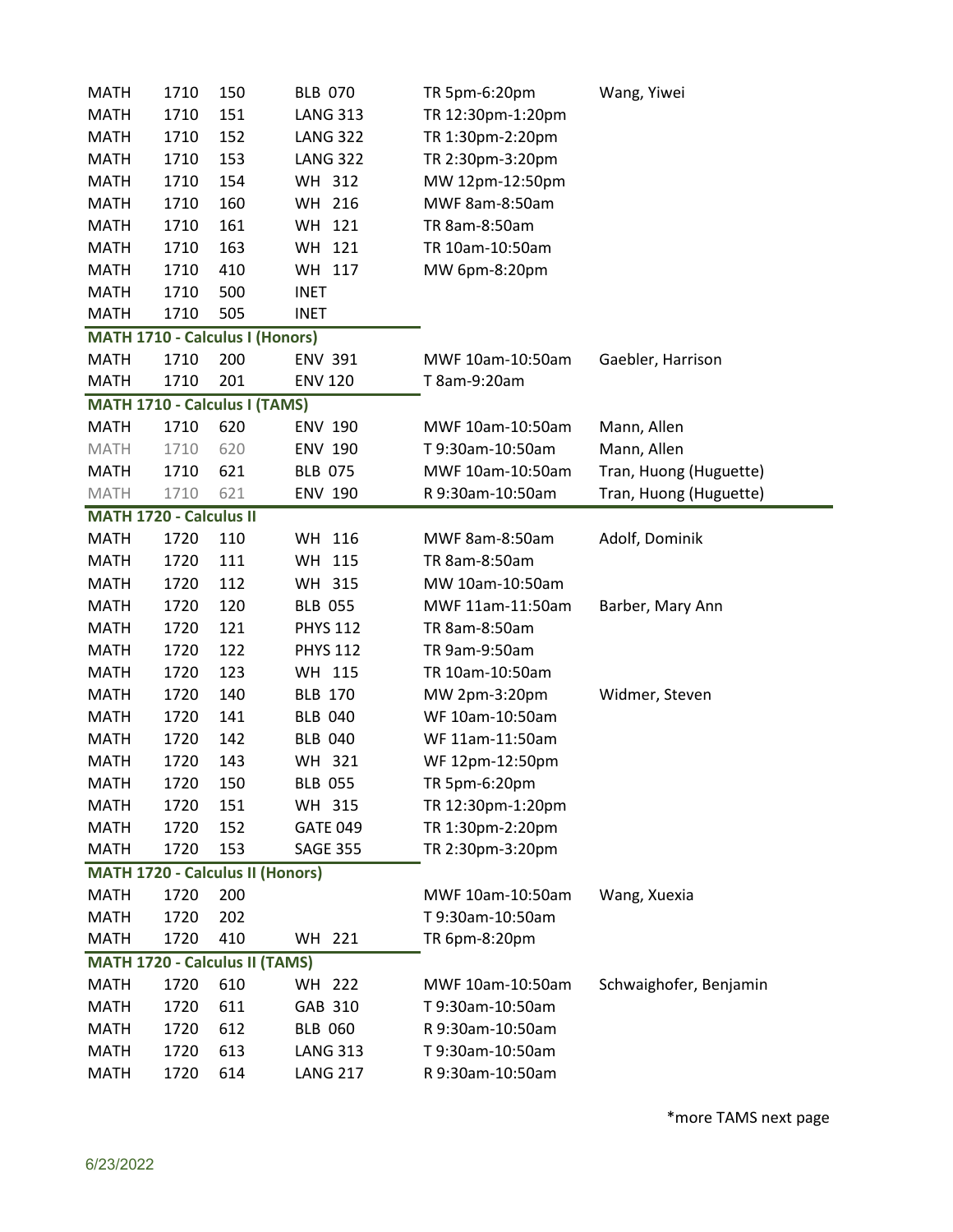| Tran, Huong (Huguette) |
|------------------------|
|                        |
|                        |
| Tran, Huong (Huguette) |
|                        |
|                        |
| Tran, Huong (Huguette) |
|                        |
|                        |
|                        |
|                        |
|                        |
|                        |
|                        |
|                        |
|                        |
|                        |
|                        |
|                        |
|                        |
| Tierra Chica, Giordano |
|                        |
|                        |
|                        |
| Tierra Chica, Giordano |
|                        |
|                        |
|                        |
|                        |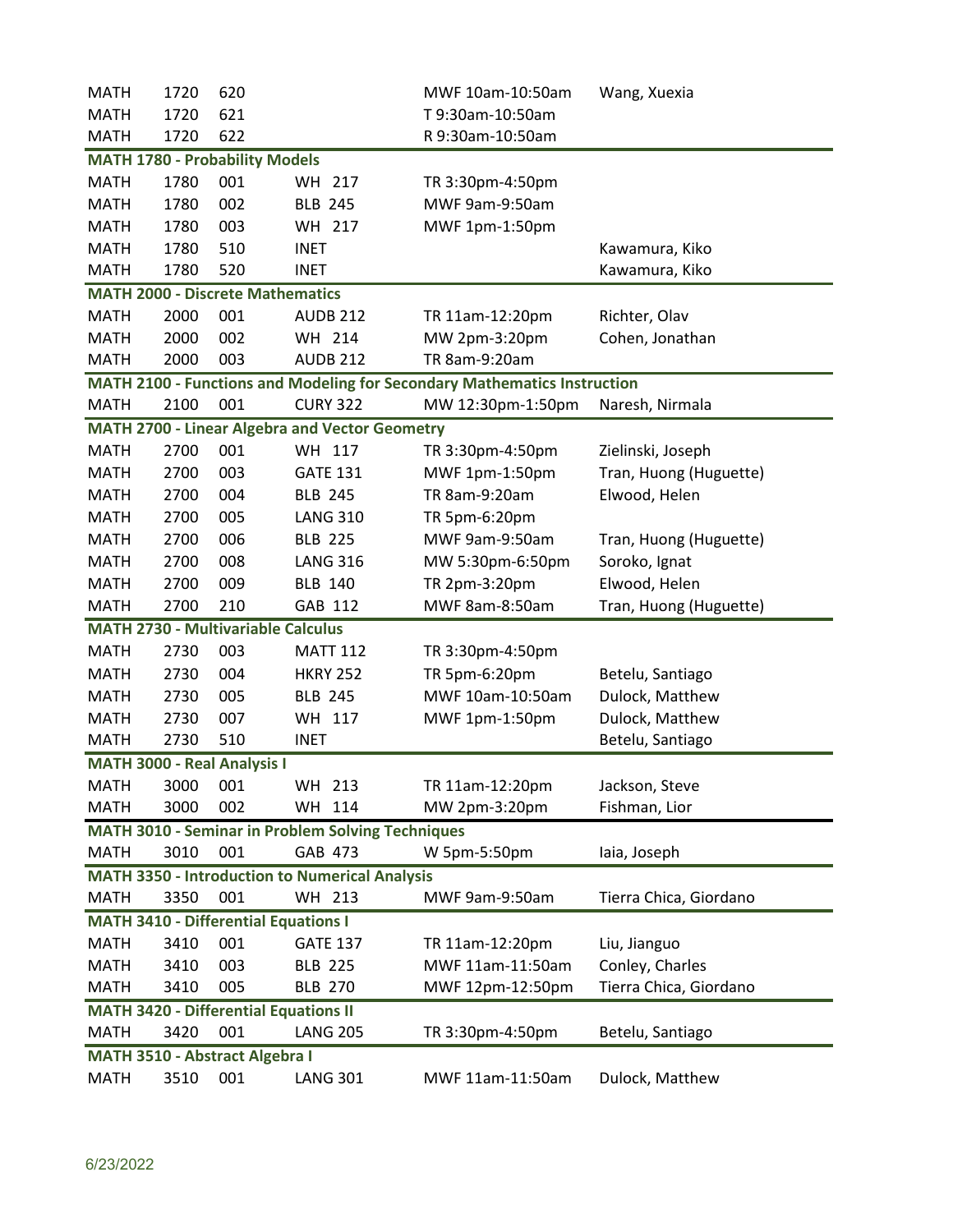|                                  |      | <b>MATH 3610 - Real Analysis II</b>            |                                                     |                                                                             |                    |
|----------------------------------|------|------------------------------------------------|-----------------------------------------------------|-----------------------------------------------------------------------------|--------------------|
| <b>MATH</b>                      | 3610 | 001                                            | WH 221                                              | TR 2pm-3:20pm                                                               | Cherry, William    |
|                                  |      | <b>MATH 3680 - Applied Statistics</b>          |                                                     |                                                                             |                    |
| <b>MATH</b>                      | 3680 | 004                                            | GAB 114                                             | MWF 8am-8:50am                                                              | Kawamura, Kiko     |
| <b>MATH</b>                      | 3680 | 005                                            | GAB 114                                             | MWF 9am-9:50am                                                              | Mann, Allen        |
| <b>MATH</b>                      | 3680 | 510                                            | <b>INET</b>                                         |                                                                             | Kawamura, Kiko     |
|                                  |      |                                                | <b>MATH 3680 - Applied Statistics (Honors)</b>      |                                                                             |                    |
| <b>MATH</b>                      | 3680 | 201                                            | <b>GAB 114</b>                                      | MWF 8am-8:50am                                                              | Kawamura, Kiko     |
|                                  |      | <b>MATH 3740 - Vector Calculus</b>             |                                                     |                                                                             |                    |
| <b>MATH</b>                      | 3740 | 001                                            | <b>CHEM 253</b>                                     | MW 2pm-3:20pm                                                               | Lazebnik, Kirill   |
|                                  |      | <b>MATH 3850 - Mathematical Modeling</b>       |                                                     |                                                                             |                    |
| <b>MATH</b>                      | 3850 | 001                                            | <b>BLB 075</b>                                      | TR 8am-9:20am                                                               | Liu, Jianguo (Jay) |
|                                  |      |                                                | <b>MATH 4050 - Secondary Math Curriculum</b>        |                                                                             |                    |
| <b>MATH</b>                      | 4050 | 001                                            | WH 213                                              | TR 12:30pm-1:50pm                                                           | Naresh, Nirmala    |
|                                  |      | <b>MATH 4080 - Differential Geometry</b>       |                                                     |                                                                             |                    |
| <b>MATH</b>                      | 4080 | 001                                            | <b>PHYS 311</b>                                     | TR 2pm-3:20pm                                                               | Krueger, John      |
|                                  |      | <b>MATH 4100 - Fourier Analysis</b>            |                                                     |                                                                             |                    |
| <b>MATH</b>                      | 4100 | 001                                            | <b>PHYS 115</b>                                     | TR 8am-9:20am                                                               | Cherry, William    |
|                                  |      |                                                |                                                     | MATH 4520 - Intro to Functions of a Complex Variable (meets with Math 5400) |                    |
| <b>MATH</b>                      | 4520 | 001                                            | <b>BLB 225</b>                                      | MWF 10am-10:50am                                                            | Schmidt, Ralf      |
| <b>MATH 4610 - Probability</b>   |      |                                                |                                                     |                                                                             |                    |
| <b>MATH</b>                      | 4610 | 001                                            | <b>PHYS 112</b>                                     | TR 5pm-6:20pm                                                               | Allaart, Pieter    |
|                                  |      | <b>MATH 4810 - Biocomputing</b>                |                                                     |                                                                             |                    |
| <b>MATH</b>                      | 4810 | 001                                            | <b>LANG 314</b>                                     | MW 4pm-5:20pm                                                               | Bozdag, Serdar     |
|                                  |      | <b>MATH 5000 - Instruct Issues</b>             |                                                     |                                                                             |                    |
| <b>MATH</b>                      | 5000 | 002                                            | <b>AUDB 202</b>                                     | MW 2pm-3:20pm                                                               | Sari, Bunyamin     |
|                                  |      | <b>MATH 5110 - Intro to Analysis</b>           |                                                     |                                                                             |                    |
| MATH                             | 5110 | 001                                            | GAB 473                                             | TR 2pm-3:20pm                                                               | laia, Joseph       |
| <b>MATH 5310 - Real Analysis</b> |      |                                                |                                                     |                                                                             |                    |
| <b>MATH</b>                      | 5310 | 001                                            | <b>LANG 223</b>                                     | TR 2pm-3:20pm                                                               | Allaart, Pieter    |
| <b>MATH</b>                      | 5310 | 601                                            |                                                     | Grad track section-meets with 001                                           |                    |
|                                  |      |                                                | MATH 5400 - Complex Variable (meets with Math 4520) |                                                                             |                    |
| <b>MATH</b>                      | 5400 | 002                                            | <b>BLB 225</b>                                      | MWF 10am-10:50am                                                            | Schmidt, Ralf      |
|                                  |      | <b>MATH 5410 - Complex Analysis</b>            |                                                     |                                                                             |                    |
| <b>MATH</b>                      | 5410 | 001                                            | GAB 461                                             | MWF 10am-10:50am                                                            | Lazebnik, Kirill   |
|                                  |      | MATH 5520 - Modern Algebra                     |                                                     |                                                                             |                    |
| <b>MATH</b>                      | 5520 | 001                                            | <b>LANG 222</b>                                     | MW 12:30pm-1:50pm                                                           | Conley, Charles    |
| MATH 5610 - Topology             |      |                                                |                                                     |                                                                             |                    |
| <b>MATH</b>                      | 5610 | 001                                            | GAB 461                                             | TR 11am-12:20pm                                                             | Trang, Nam         |
| <b>MATH</b>                      | 5610 | 601                                            |                                                     | Grad track section-meets with 001                                           |                    |
|                                  |      | <b>MATH 5810 - Pobability &amp; Statistics</b> |                                                     |                                                                             |                    |
| <b>MATH</b>                      | 5810 | 001                                            | <b>AUDB 202</b>                                     | TR 3:30pm-4:50pm                                                            | Song, Kai-Sheng    |
| <b>MATH</b>                      | 5810 | 601                                            |                                                     | Grad track section-meets with 001                                           |                    |
|                                  |      |                                                | <b>MATH 6010 - Topics in Logic and Foundations</b>  |                                                                             |                    |
| <b>MATH</b>                      | 6010 | 001                                            | <b>LANG 315</b>                                     | TR 9:30am-10:50am                                                           | Jackson, Stephen   |
|                                  |      |                                                |                                                     |                                                                             |                    |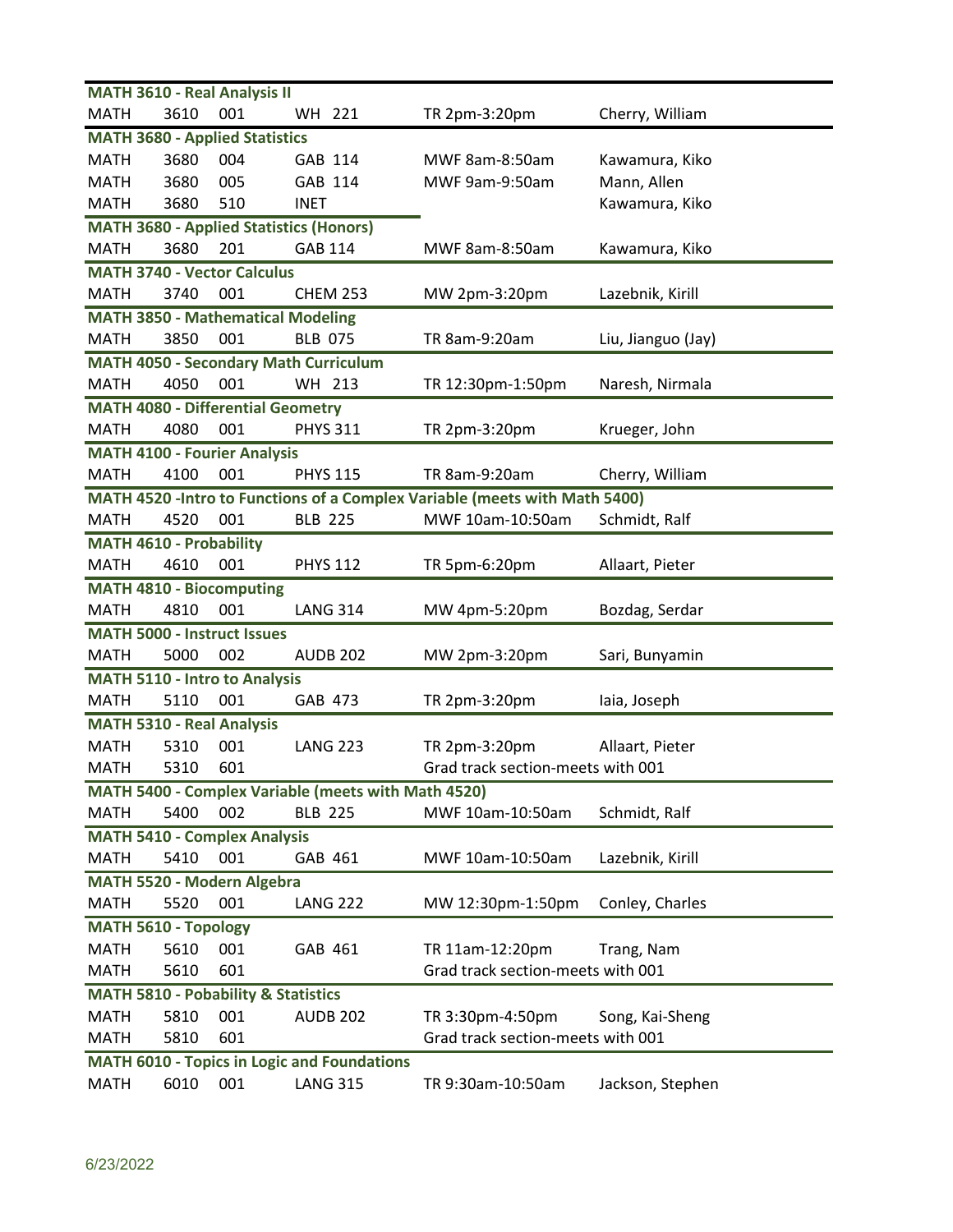| <b>MATH 6110 - Topics in Analysis</b> |      |     |                                                    |                |                   |  |  |  |
|---------------------------------------|------|-----|----------------------------------------------------|----------------|-------------------|--|--|--|
| MATH                                  | 6110 | 001 | AUDB 202                                           | TR 2pm-3:20pm  | Richter, Olav     |  |  |  |
| <b>MATH 6510 - Topics in Algebra</b>  |      |     |                                                    |                |                   |  |  |  |
|                                       |      |     |                                                    |                |                   |  |  |  |
| MATH                                  | 6510 | 001 | GAB 461                                            | MW 12pm-1:20pm | Brozovic, Douglas |  |  |  |
|                                       |      |     | <b>MATH 6610 - Topics in Topology and Geometry</b> |                |                   |  |  |  |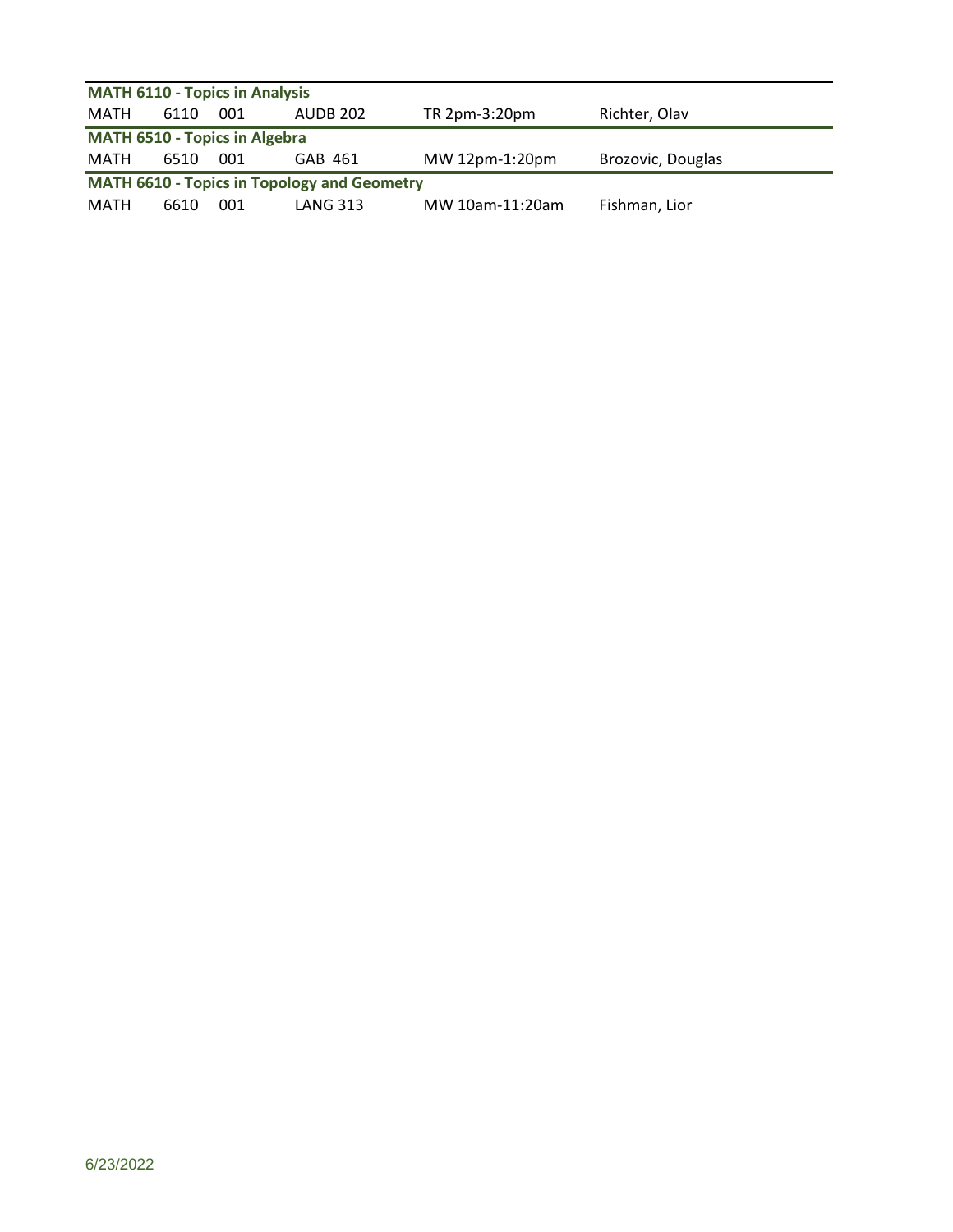## **Mathematics Fall 2022 Schedule**

| <b>Subj</b> | <b>Crse</b> | <b>Sec</b> | <b>Room</b>      | Days/Start-End    | <b>Instructor</b>  |
|-------------|-------------|------------|------------------|-------------------|--------------------|
| <b>MATH</b> | 340         | 003        | WH 112           | TR 8:30am-10:50am | Acker, Jodi        |
| <b>MATH</b> | 340         | 004        | WH<br>115        | MWF 9am-9:50am    | Acker, Jodi        |
| <b>MATH</b> | 340         | 004        | WH 115           | MW 10am-10:50am   | Acker, Jodi        |
| <b>MATH</b> | 1100        | 760        | <b>BLB 075</b>   | MWF 12pm-12:50pm  | Acker, Jodi        |
| <b>UGMT</b> | 1300        | 761        | <b>ENV 391</b>   | TR 12:30pm-1:50pm | Acker, Jodi        |
| <b>MATH</b> | 1720        | 110        | WH 116           | MWF 8am-8:50am    | Adolf, Dominik     |
| <b>MATH</b> | 4610        | 001        | <b>PHYS 112</b>  | TR 5pm-6:20pm     | Allaart, Pieter    |
| <b>MATH</b> | 5310        | 001        | <b>LANG 223</b>  | TR 2pm-3:20pm     | Allaart, Pieter    |
| <b>MATH</b> | 1580        | 400        | <b>INET</b>      |                   | Barber, Mary Ann   |
| <b>MATH</b> | 1580        | 410        | <b>INET</b>      |                   | Barber, Mary Ann   |
| <b>MATH</b> | 1580        | 740        | WH 216           | MWF 10am-10:50am  | Barber, Mary Ann   |
| <b>UGMT</b> | 1300        | 741        | <b>PHYS 112</b>  | TR 10am-10:50am   | Barber, Mary Ann   |
| <b>UGMT</b> | 1300        | 742        | <b>LANG 312</b>  | TR 11am-11:50am   | Barber, Mary Ann   |
| <b>MATH</b> | 1720        | 120        | <b>BLB 055</b>   | MWF 11am-11:50am  | Barber, Mary Ann   |
| <b>MATH</b> | 2730        | 004        | <b>HKRY 252</b>  | TR 5pm-6:20pm     | Betelu, Santiago   |
| <b>MATH</b> | 2730        | 510        | <b>INET</b>      |                   | Betelu, Santiago   |
| <b>MATH</b> | 3420        | 001        | <b>LANG 205</b>  | TR 3:30pm-4:50pm  | Betelu, Santiago   |
| <b>MATH</b> | 4810        | 001        | <b>LANG 314</b>  | MW 4pm-5:20pm     | Bozdag, Serdar     |
| <b>MATH</b> | 1650        | 621        | <b>BLB 255</b>   | MW 10am-10:50am   | Brozovic, Douglas  |
| <b>MATH</b> | 1650        | 621        | <b>SAGE 354</b>  | TR 9:30am-10:50am | Brozovic, Douglas  |
| <b>MATH</b> | 6510        | 001        | GAB 461          | MW 12pm-1:20pm    | Brozovic, Douglas  |
| <b>MATH</b> | 3610        | 001        | WH 221           | TR 2pm-3:20pm     | Cherry, William    |
| <b>MATH</b> | 4100        | 001        | <b>PHYS 115</b>  | TR 8am-9:20am     | Cherry, William    |
| <b>MATH</b> | 2000        | 002        | WH 214           | MW 2pm-3:20pm     | Cohen, Jonathan    |
| <b>MATH</b> | 3410        | 003        | <b>BLB 225</b>   | MWF 11am-11:50am  | Conley, Charles    |
| <b>MATH</b> | 5520        | 001        | <b>LANG 222</b>  | MW 12:30pm-1:50pm | Conley, Charles    |
| <b>MATH</b> | 350         | 008        | <b>BLB 075</b>   | MWF 11am-11:50am  | De La Rosa, Lauren |
| <b>MATH</b> | 350         | 009        | <b>BLB 073</b>   | MWF 12pm-12:50pm  | De La Rosa, Lauren |
| <b>MATH</b> | 1100        | 750        | <b>ENV 190</b>   | MWF 9am-9:50am    | De La Rosa, Lauren |
| <b>UGMT</b> | 1300        | 751        | GAB 112          | TR 8am-9:20am     | De La Rosa, Lauren |
| <b>MATH</b> | 1710        | 110        | <b>BLB 055</b>   | MWF 9am-9:50am    | Dulock, Matthew    |
| <b>MATH</b> | 2730        | 005        | <b>BLB 245</b>   | MWF 10am-10:50am  | Dulock, Matthew    |
| <b>MATH</b> | 2730        | 007        | WH 117           | MWF 1pm-1:50pm    | Dulock, Matthew    |
| <b>MATH</b> | 3510        | 001        | <b>LANG 301</b>  | MWF 11am-11:50am  | Dulock, Matthew    |
| <b>MATH</b> | 1580        | 007        | <b>LIFE A204</b> | TR 9:30am-10:50am | Elwood, Helen      |
| <b>MATH</b> | 1580        | 009        | <b>BLB 005</b>   | TR 12:30pm-1:50pm | Elwood, Helen      |
| <b>MATH</b> | 2700        | 004        | <b>BLB 245</b>   | TR 8am-9:20am     | Elwood, Helen      |
| <b>MATH</b> | 2700        | 009        | <b>BLB 140</b>   | TR 2pm-3:20pm     | Elwood, Helen      |
| <b>MATH</b> | 3000        | 002        | WH 114           | MW 2pm-3:20pm     | Fishman, Lior      |
| <b>MATH</b> | 6610        | 001        | <b>LANG 313</b>  | MW 10am-11:20am   | Fishman, Lior      |
| <b>MATH</b> | 1710        | 200        | <b>ENV 391</b>   | MWF 10am-10:50am  | Gaebler, Harrison  |
| <b>MATH</b> | 1180        | 400        | <b>INET</b>      |                   | Grether, Marc      |
| <b>MATH</b> | 1180        | 700        | <b>INET</b>      |                   | Grether, Marc      |
| <b>MATH</b> | 1190        | 001        | <b>SAGE 356</b>  | MWF 12pm-12:50pm  | Grether, Marc      |
| <b>MATH</b> | 1190        | 400        | <b>INET</b>      |                   | Grether, Marc      |
|             |             |            |                  |                   |                    |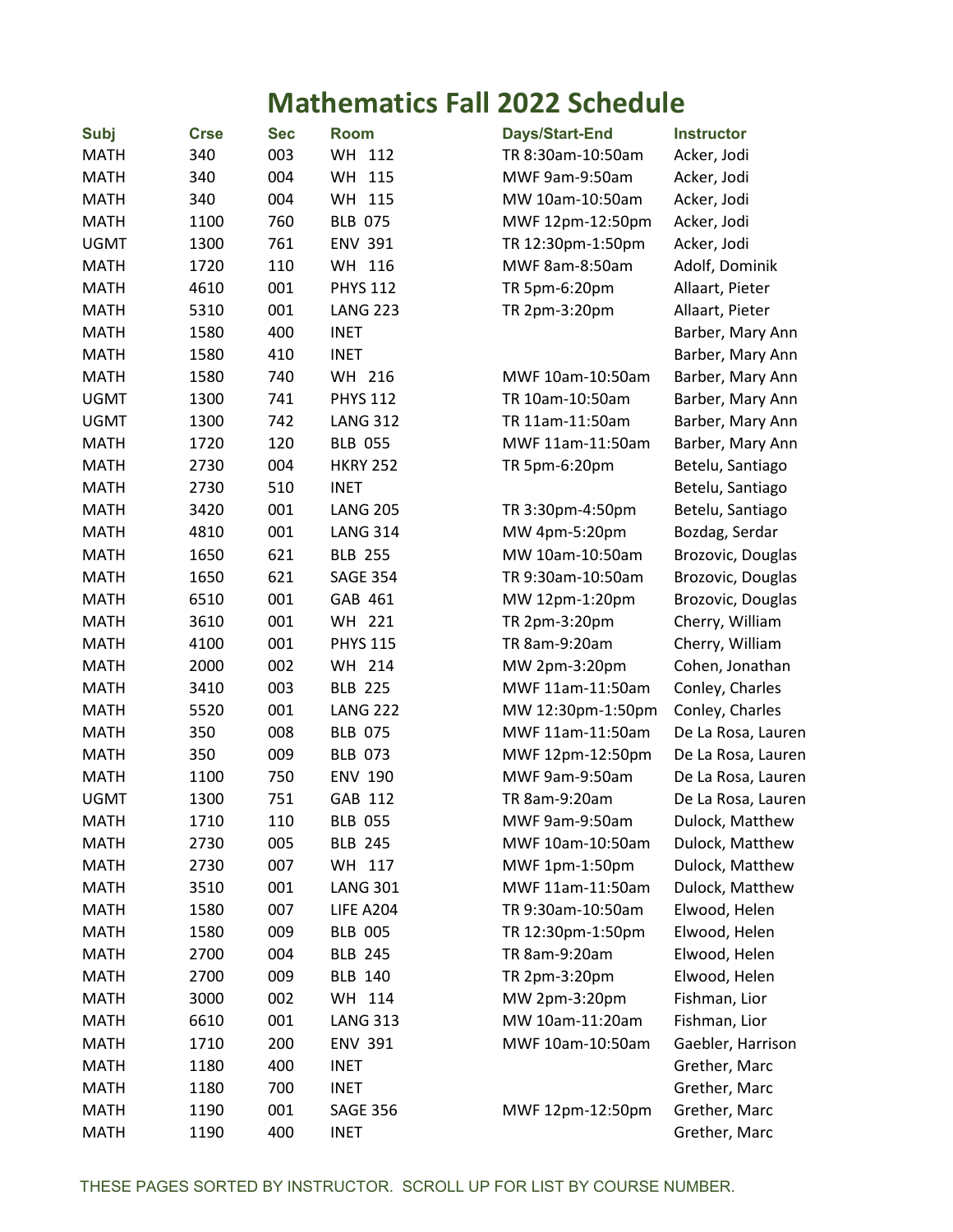| <b>MATH</b> | 1680 | 220 | <b>ENV 110</b>   | MWF 10am-10:50am  | Grether, Marc          |
|-------------|------|-----|------------------|-------------------|------------------------|
| <b>MATH</b> | 1580 | 730 | WH 216           | TR 3:30pm-4:50pm  | Hines, Krista          |
| <b>UGMT</b> | 1300 | 731 | <b>BLB 073</b>   | MW 3pm-3:50pm     | Hines, Krista          |
| <b>UGMT</b> | 1300 | 732 | <b>BLB 035</b>   | MW 4pm-4:50pm     | Hines, Krista          |
| <b>MATH</b> | 1650 | 130 | <b>BLB 070</b>   | MWF 12pm-12:50pm  | Huettenmueller, Rhonda |
| <b>MATH</b> | 1650 | 140 | <b>BLB 070</b>   | MWF 1pm-1:50pm    | Huettenmueller, Rhonda |
| <b>MATH</b> | 1650 | 622 | <b>BLB 270</b>   | WF 10am-10:50am   | laia, Joseph           |
| <b>MATH</b> | 1650 | 622 | <b>RTFP 135</b>  | TR 9:30am-10:50am | laia, Joseph           |
| <b>MATH</b> | 3010 | 001 | GAB 473          | W 5pm-5:50pm      | laia, Joseph           |
| <b>MATH</b> | 5110 | 001 | GAB 473          | TR 2pm-3:20pm     | laia, Joseph           |
| <b>MATH</b> | 6010 | 001 | <b>LANG 315</b>  | TR 9:30am-10:50am | Jackson, Stephen       |
| <b>MATH</b> | 3000 | 001 | WH 213           | TR 11am-12:20pm   | Jackson, Steve         |
| <b>MATH</b> | 1780 | 510 | <b>INET</b>      |                   | Kawamura, Kiko         |
| <b>MATH</b> | 1780 | 520 | <b>INET</b>      |                   | Kawamura, Kiko         |
| <b>MATH</b> | 3680 | 004 | GAB 114          | MWF 8am-8:50am    | Kawamura, Kiko         |
| <b>MATH</b> | 3680 | 510 | <b>INET</b>      |                   | Kawamura, Kiko         |
| <b>MATH</b> | 3680 | 201 | GAB 114          | MWF 8am-8:50am    | Kawamura, Kiko         |
| <b>MATH</b> | 1190 | 004 | <b>LIFE A204</b> | MW 3:30pm-4:50pm  | Kioulafa, Kyranna      |
| <b>MATH</b> | 1190 | 010 | <b>LIFE A106</b> | MWF 11am-11:50am  | Kioulafa, Kyranna      |
| <b>MATH</b> | 4080 | 001 | <b>PHYS 311</b>  | TR 2pm-3:20pm     | Krueger, John          |
| <b>MATH</b> | 3740 | 001 | <b>CHEM 253</b>  | MW 2pm-3:20pm     | Lazebnik, Kirill       |
| <b>MATH</b> | 5410 | 001 | GAB 461          | MWF 10am-10:50am  | Lazebnik, Kirill       |
| <b>MATH</b> | 3410 | 001 | <b>GATE 137</b>  | TR 11am-12:20pm   | Liu, Jianguo           |
| <b>MATH</b> | 3850 | 001 | <b>BLB 075</b>   | TR 8am-9:20am     | Liu, Jianguo (Jay)     |
| <b>MATH</b> | 1680 | 480 | <b>INET</b>      |                   | Liu, Xiaoxing (Lucia)  |
| <b>MATH</b> | 1680 | 490 | <b>INET</b>      |                   | Liu, Xiaoxing (Lucia)  |
| <b>MATH</b> | 1680 | 500 | <b>INET</b>      |                   | Liu, Xiaoxing (Lucia)  |
| <b>MATH</b> | 1680 | 510 | <b>INET</b>      |                   | Liu, Xiaoxing (Lucia)  |
| <b>MATH</b> | 1680 | 520 | <b>INET</b>      |                   | Liu, Xiaoxing (Lucia)  |
| <b>MATH</b> | 1680 | 160 | <b>ENV 125</b>   | TR 2pm-3:20pm     | Mann, Allen            |
| <b>MATH</b> | 1680 | 210 | <b>ENV 125</b>   | TR 3:30pm-4:50pm  | Mann, Allen            |
| <b>MATH</b> | 1710 | 620 | <b>ENV 190</b>   | MWF 10am-10:50am  | Mann, Allen            |
| <b>MATH</b> | 1710 | 620 | ENV 190          | T 9:30am-10:50am  | Mann, Allen            |
| <b>MATH</b> | 3680 | 005 | GAB 114          | MWF 9am-9:50am    | Mann, Allen            |
| <b>MATH</b> | 1350 | 001 | GAB 317          | TR 9:30am-10:50am | Naresh, Nirmala        |
| <b>MATH</b> | 2100 | 001 | <b>CURY 322</b>  | MW 12:30pm-1:50pm | Naresh, Nirmala        |
| <b>MATH</b> | 4050 | 001 | WH 213           | TR 12:30pm-1:50pm | Naresh, Nirmala        |
| <b>MATH</b> | 2000 | 001 | <b>AUDB 212</b>  | TR 11am-12:20pm   | Richter, Olav          |
| <b>MATH</b> | 6110 | 001 | <b>AUDB 202</b>  | TR 2pm-3:20pm     | Richter, Olav          |
| <b>MATH</b> | 5000 | 002 | <b>AUDB 202</b>  | MW 2pm-3:20pm     | Sari, Bunyamin         |
| <b>MATH</b> | 4520 | 001 | <b>BLB 225</b>   | MWF 10am-10:50am  | Schmidt, Ralf          |
| <b>MATH</b> | 5400 | 002 | <b>BLB 225</b>   | MWF 10am-10:50am  | Schmidt, Ralf          |
| <b>MATH</b> | 1680 | 230 | GAB 105          | MWF 12pm-12:50pm  | Schwaighofer, Ben      |
| <b>MATH</b> | 1680 | 360 | <b>LIFE A304</b> | TR 12:30pm-1:50pm | Schwaighofer, Ben      |
| <b>MATH</b> | 1680 | 370 | <b>LIFE A204</b> | TR 11am-12:20pm   | Schwaighofer, Ben      |
| <b>MATH</b> | 1720 | 610 | WH 222           | MWF 10am-10:50am  | Schwaighofer, Benjamin |
| <b>MATH</b> | 5810 | 001 | <b>AUDB 202</b>  | TR 3:30pm-4:50pm  | Song, Kai-Sheng        |